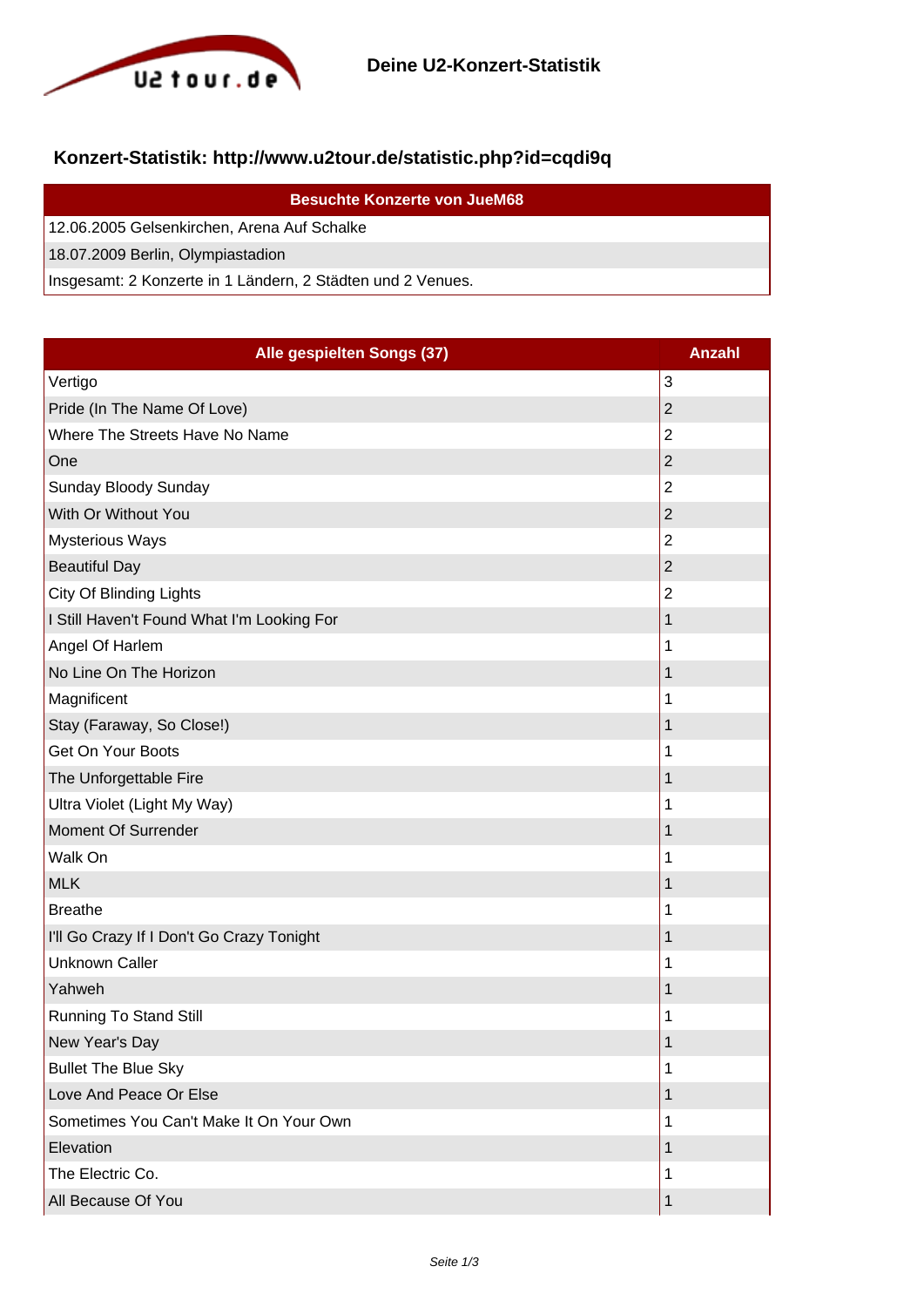

| Miracle Drug      |  |
|-------------------|--|
| The Cry           |  |
| The Fly           |  |
| Zoo Station       |  |
| <b>Party Girl</b> |  |

| <b>Opening Songs (2)</b> | Anzahl |
|--------------------------|--------|
| Breathe                  |        |
| Vertigo                  |        |

| <b>Closing Songs (2)</b> | Anzahl |
|--------------------------|--------|
| Moment Of Surrender      |        |
| Vertigo                  |        |

| <b>Alben (11)</b>               | Anzahl |
|---------------------------------|--------|
| How To Dismantle An Atomic Bomb | 21.28% |
| <b>Achtung Baby</b>             | 14.58% |
| No Line On The Horizon          | 14.29% |
| The Joshua Tree                 | 14%    |
| All That You Can't Leave Behind | 7.84%  |
| The Unforgettable Fire          | 7.69%  |
| War                             | 5.66%  |
| Rattle And Hum                  | 1.85%  |
| Zooropa                         | 1.82%  |
| October (Remastered)            | 1.79%  |
| Boy                             | 1.75%  |

| Vorgruppen (3) | Anzahl |
|----------------|--------|
| Snow Patrol    |        |
| Feeder         |        |
| The Thrills    |        |

| Länder (1)  | Anzahl |
|-------------|--------|
| Deutschland | -      |

| Städte (2) | Anzahl |
|------------|--------|
|            |        |